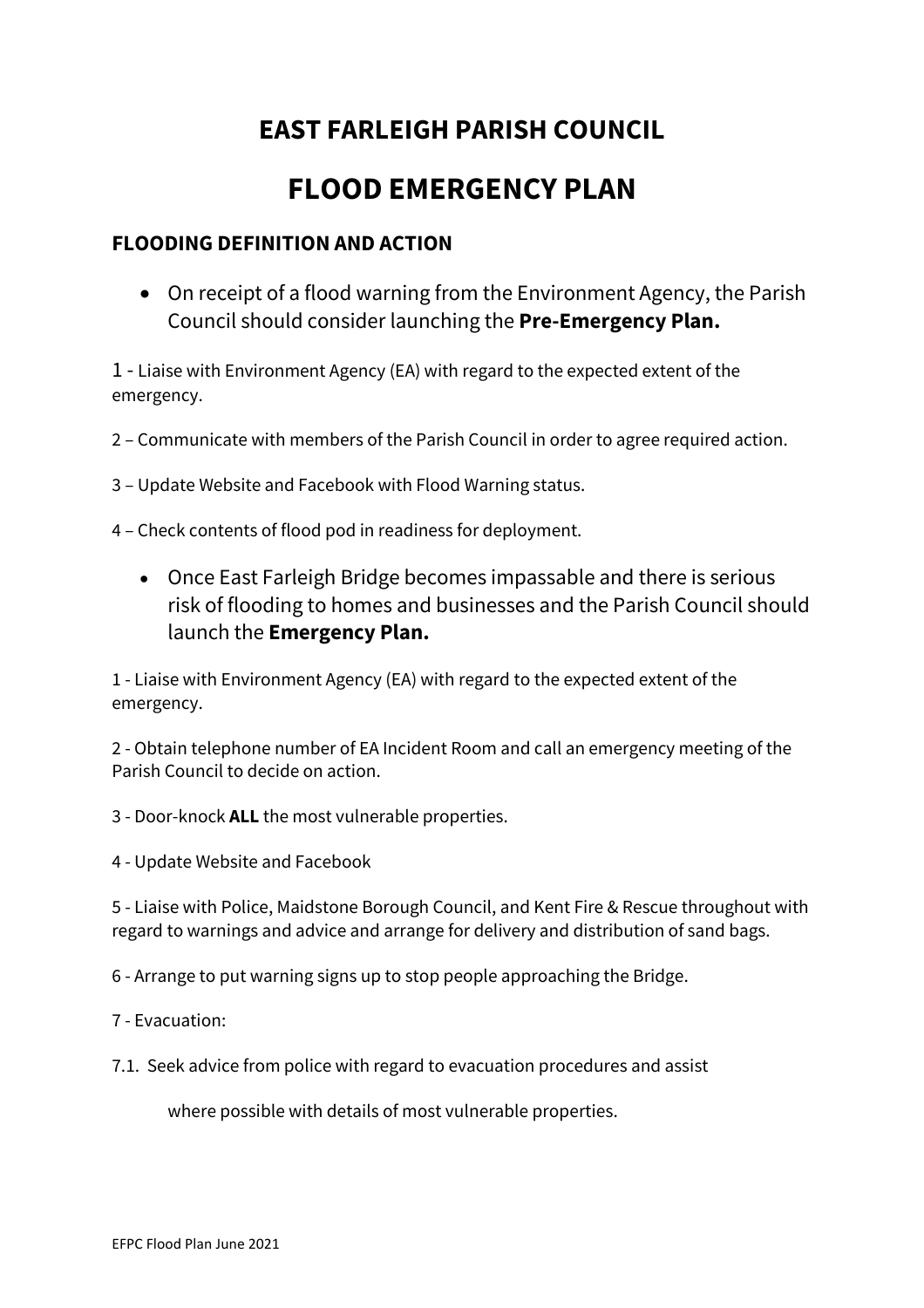7.2. Assist and encourage vulnerable residents to leave their homes before flooding

occurs. The Old School Hall will be made available if necessary. The address is Old School Hall, Lower Road, East Farleigh ME15 0JL. The Hall is situated next to the Church at the top of Station Hill and has a car park directly in front of it.

7.3 Once flooding of properties has occurred and in the absence of other authorities:

- Keep a list of properties that have been evacuated and those that have chosen to stay in.
- Assist the Kent Fire and Rescue and other authorities with regard to properties requiring evacuation.

**NB: A flood pod has been assembled for use in an emergency. It is located at The Bull Public House at the top of Station Hill. It is locked but members of the Parish Council can unlock it (code 1622).** 

**Contents – 4 x headlight torches and batteries, 6 boxes of eco barrier red and white tape, Box of hand sanitiser gel bottles, 7 yellow high vis jackets, 6 red and white cones, 2 large torches with batteries fitted, Box of 100 latex gloves large size, Rucksack provided by the environment agency, 2 Float jackets in orange.**

**Contents to be checked every 3 months.**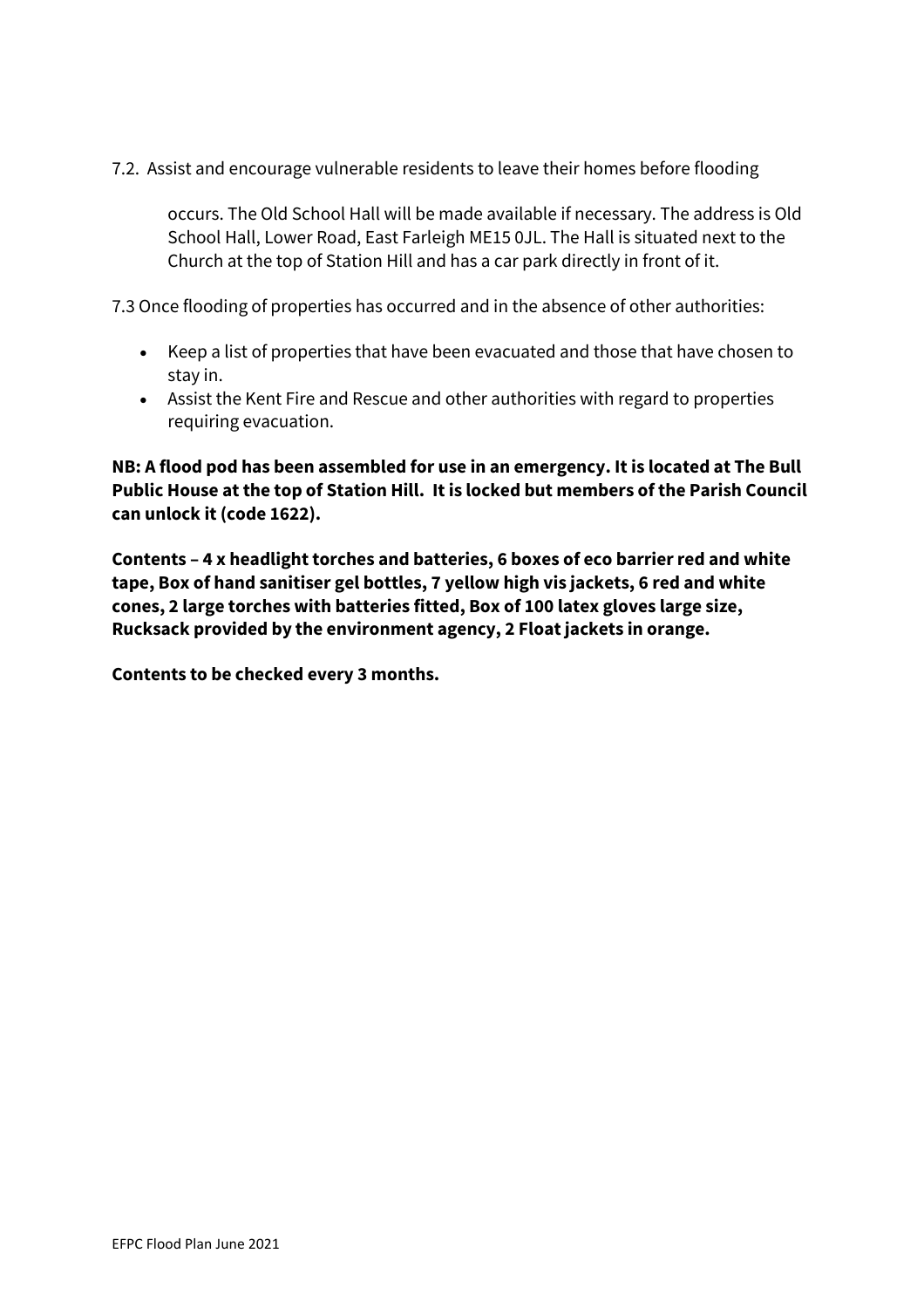### **STAND DOWN**

- Liaise with KCC/Maidstone Borough Council/emergency services/utility companies re: Checking services.
- Sweeping roads.
- Clearing drains and gullies.
- Pumping out cellars.
- Removal of damaged goods from households (ensure MBC operatives are instructed only to remove goods from the footway unless otherwise asked).
- Longer term accommodation. Assistance to individuals on request.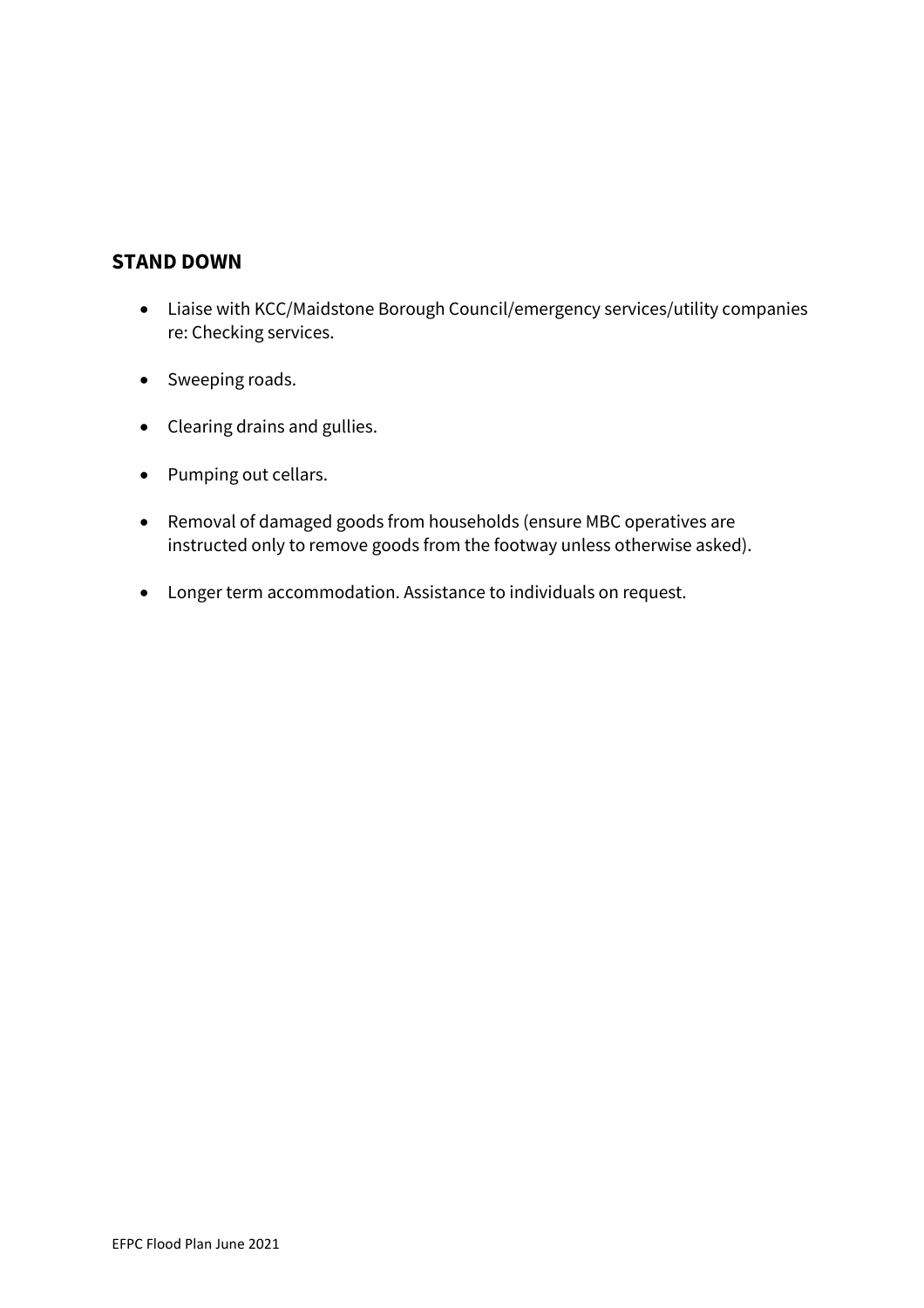## **MEMBERS OF THE PUBLIC SHOULD:**

- 1. Keep Calm
- 2. Take your cars out at an early stage so that they are available for use.
- 3. Do not be panicked into leaving your homes too early.
- 4. Shift as much property as you can to higher levels.
- 5. If you need help, we will supply a list of numbers at the end.

#### **6. If evacuating, remember:**

- 6.1. Turn off all services.
- 6.2. Lock all windows and doors.
- 6.3. Take any medication with you.

#### **7. After the event:**

- 7.1. Contact your insurance companies before destroying any goods.
- 7.2. If removing carpets and other flooring, take photos and a sample.
- 7.3. If taking up alternative accommodation, leave forwarding details.
- 7.4. Keep in touch.